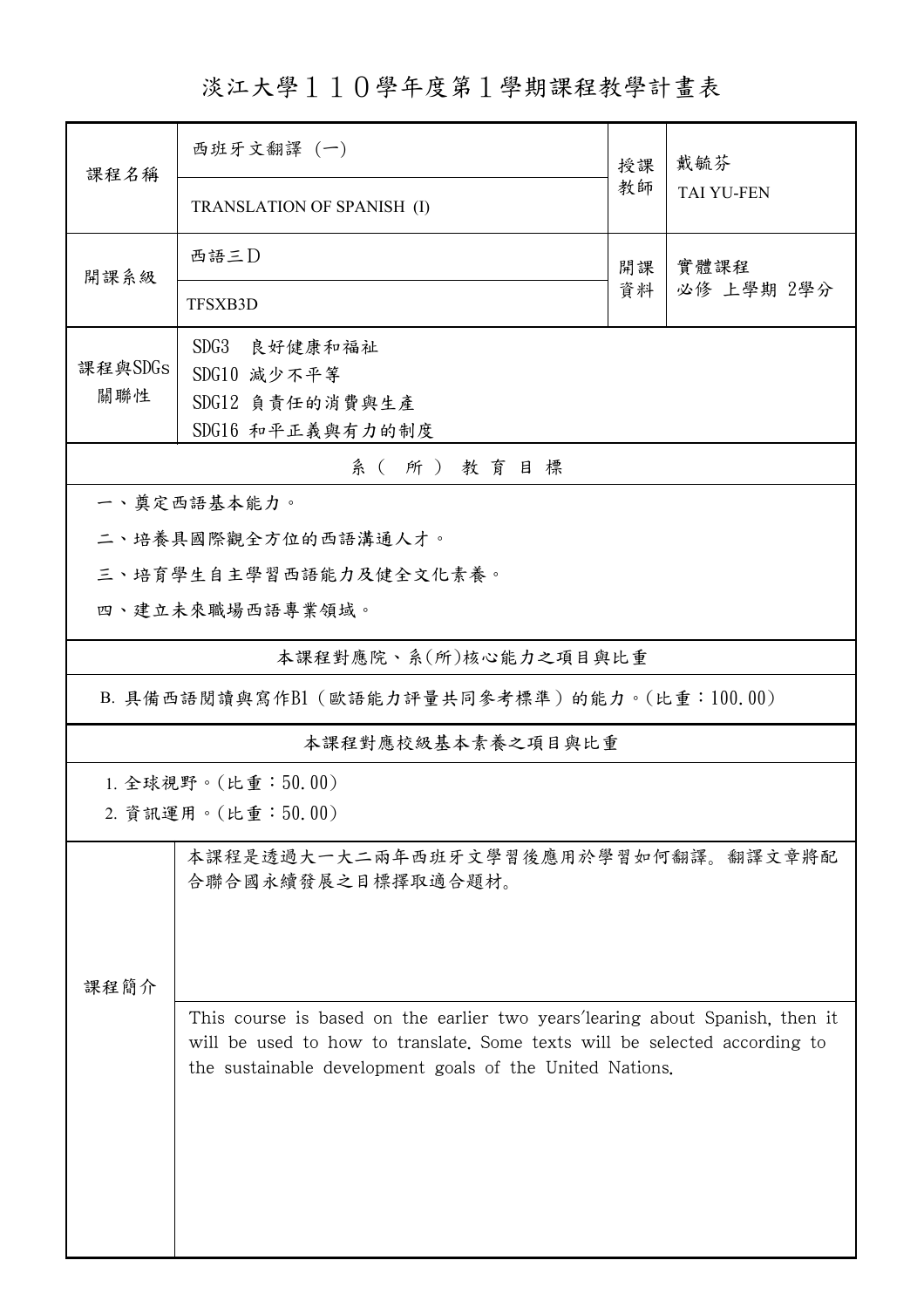## 本課程教學目標與認知、情意、技能目標之對應

將課程教學目標分別對應「認知(Cognitive)」、「情意(Affective)」與「技能(Psychomotor)」 的各目標類型。

一、認知(Cognitive):著重在該科目的事實、概念、程序、後設認知等各類知識之學習。

二、情意(Affective):著重在該科目的興趣、倫理、態度、信念、價值觀等之學習。

三、技能(Psychomotor):著重在該科目的肢體動作或技術操作之學習。

| 序<br>號         | 教學目標(中文)                                        |                                                      |    | 教學目標(英文)                                                                                                                                                                                                                       |                                     |  |  |  |
|----------------|-------------------------------------------------|------------------------------------------------------|----|--------------------------------------------------------------------------------------------------------------------------------------------------------------------------------------------------------------------------------|-------------------------------------|--|--|--|
| 1              | 課程目標是透過不同文類之文章去<br>揣摩不同文類之翻譯技巧或策<br>西文DELE應考能力。 |                                                      |    | The objective is to study the different texts and<br>learn some basic translation's sills to face the<br>略,同時藉由不同文類字彙,增加 different texts. At the same time, the texts will help<br>to improve students' Spanish for DELE test. |                                     |  |  |  |
|                | 教學目標之目標類型、核心能力、基本素養教學方法與評量方式                    |                                                      |    |                                                                                                                                                                                                                                |                                     |  |  |  |
| 序號             | 目標類型                                            | 院、系 $(\kappa)$<br>核心能力   基本素養                        | 校級 | 教學方法                                                                                                                                                                                                                           | 評量方式                                |  |  |  |
| 1              | 認知                                              | <sub>B</sub>                                         | 12 | 講述、討論、實作                                                                                                                                                                                                                       | 測驗、作業、討論(含<br>課堂、線上)、報告(含<br>口頭、書面) |  |  |  |
|                | 授課進度表                                           |                                                      |    |                                                                                                                                                                                                                                |                                     |  |  |  |
| 週<br>次         | 日期起訖                                            | 內 容 (Subject/Topics)<br>備註                           |    |                                                                                                                                                                                                                                |                                     |  |  |  |
|                | $110/09/22$ ~<br>110/09/28                      | presentation for this class, text 1 (Climate action) |    |                                                                                                                                                                                                                                |                                     |  |  |  |
| $\overline{c}$ | $110/09/29$ ~<br>110/10/05                      | text 2 (Reduced inequality)                          |    |                                                                                                                                                                                                                                |                                     |  |  |  |
| 3              | $110/10/06 \sim$<br>110/10/12                   | text 2 (Reduced inequality)                          |    |                                                                                                                                                                                                                                |                                     |  |  |  |
|                | $110/10/13$ ~<br>110/10/19                      | text 3 (Climate action)                              |    |                                                                                                                                                                                                                                |                                     |  |  |  |
| 5              | $110/10/20$ ~<br>110/10/26                      | text 3 (Climate action)                              |    |                                                                                                                                                                                                                                |                                     |  |  |  |
|                | $110/10/27$ ~<br>110/11/02                      | text 4 (Peace, justice and strong institutions)      |    |                                                                                                                                                                                                                                |                                     |  |  |  |
|                | $110/11/03$ ~<br>110/11/09                      | text 4 (Peace, justice and strong institutions)      |    |                                                                                                                                                                                                                                |                                     |  |  |  |
| 8              | $110/11/10$ ~<br>110/11/16                      | text 5 (Good health and well-being)                  |    |                                                                                                                                                                                                                                |                                     |  |  |  |
| 9              | $110/11/17$ ~<br>110/11/23                      | 期中考試週                                                |    |                                                                                                                                                                                                                                |                                     |  |  |  |
| 10             | $110/11/24$ ~<br>110/11/30                      | examen's review                                      |    |                                                                                                                                                                                                                                |                                     |  |  |  |
| 11             | $110/12/01$ ~<br>110/12/07                      | text 6 (Decent work)                                 |    |                                                                                                                                                                                                                                |                                     |  |  |  |
| 12             | $110/12/08$ ~<br>110/12/14                      | text 6 (Decent work)                                 |    |                                                                                                                                                                                                                                |                                     |  |  |  |
| 13             | $110/12/15$ ~<br>110/12/21                      | text 7 (Responsible consumption)                     |    |                                                                                                                                                                                                                                |                                     |  |  |  |